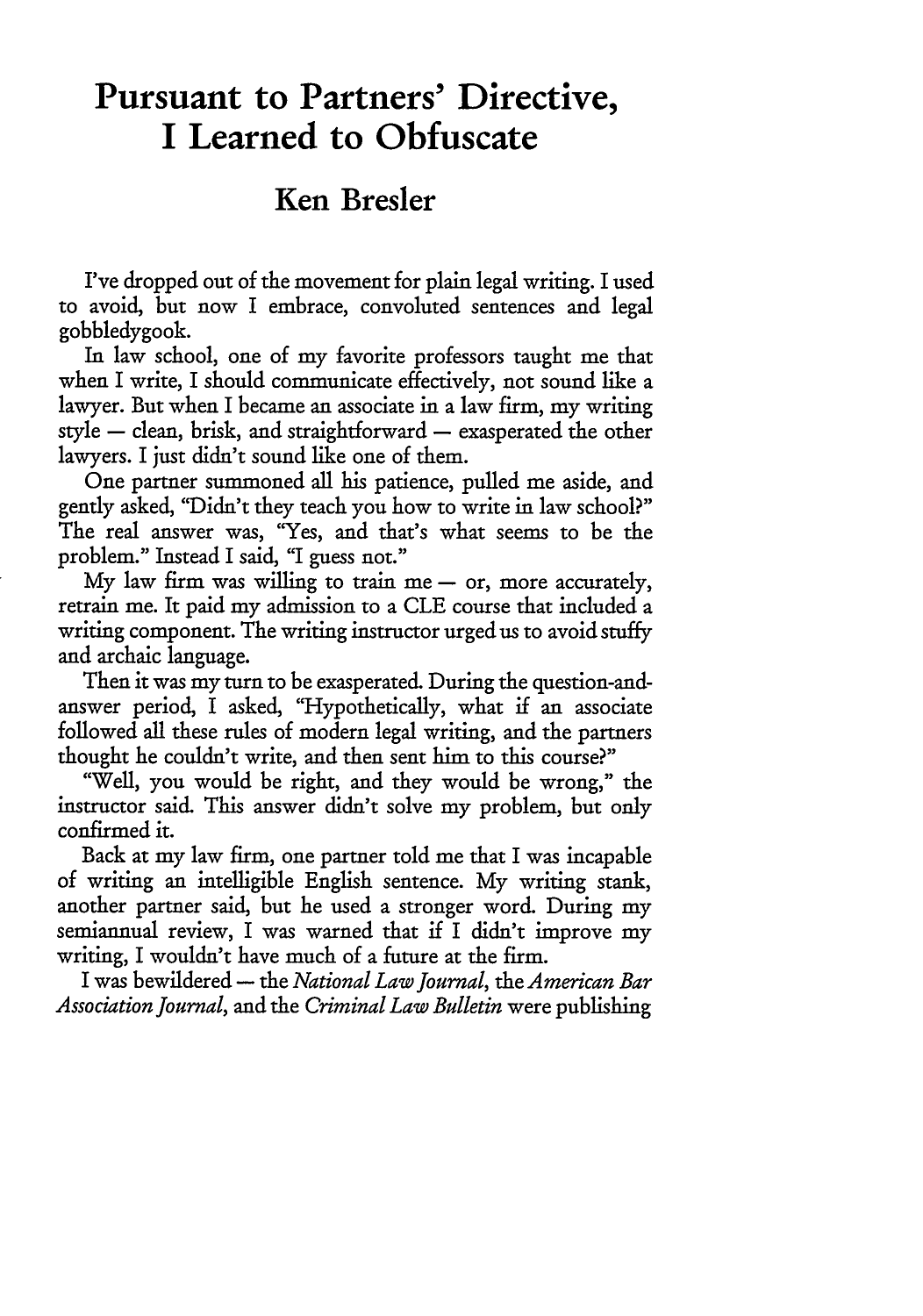my articles. I knew I could write, and so did other lawyers outside my law firm.

The firm sent me to a second writing seminar. When I walked into the room, I laughed: there was my former law-school professor. The same person who had spent a semester teaching me to write lucidly was supposed to unteach me in one day. And that's what he did, with a single comment.

During the seminar, he mentioned that he often conducts similar training sessions for law firms. Partners hire him to teach their associates who they think can't write. When he arrives, he often finds out that it's the partners who can't write or recognize dean legal prose.

That seemed to be my predicament, I explained, and asked him what I should do. He said, "I teach legal writing. I don't run an outplacement service. Write how they want you to write."

Henceforth, subsequent to receiving an assignment from a partner, but prior to commencing it, I made inquiry of the respective partner's secretary as to the existence and location of any motion or memorandum similar to the aforesaid assignment, and upon conducting a review of an exemplar of such motion or memorandum. duly signed by the partner in question, proceeded to draft the requested document pursuant to and in accordance with the partner's style, as evidenced by aforesaid exemplar.

I combined what should have been two sentences into one sentence. I padded sentences with excess verbiage. I separated sentences' subjects and objects with conditional clauses and interjections. I wrote in the passive voice. I threw in Latin phrases when English ones would have done as well.

Writing like a lawyer pained me at first, but my signature wasn't going onto the finished product. I was only a ghostwriter for the partners. I still believed in modern legal writing, but I had gone underground. I figured: when in Rome, use Latin.

My reviews got better. "The courses worked!" a partner exulted. Another partner, eager to see even more improvement, offered to send me to a third writing course. I looked at the syllabus: my former legal-writing professor taught it.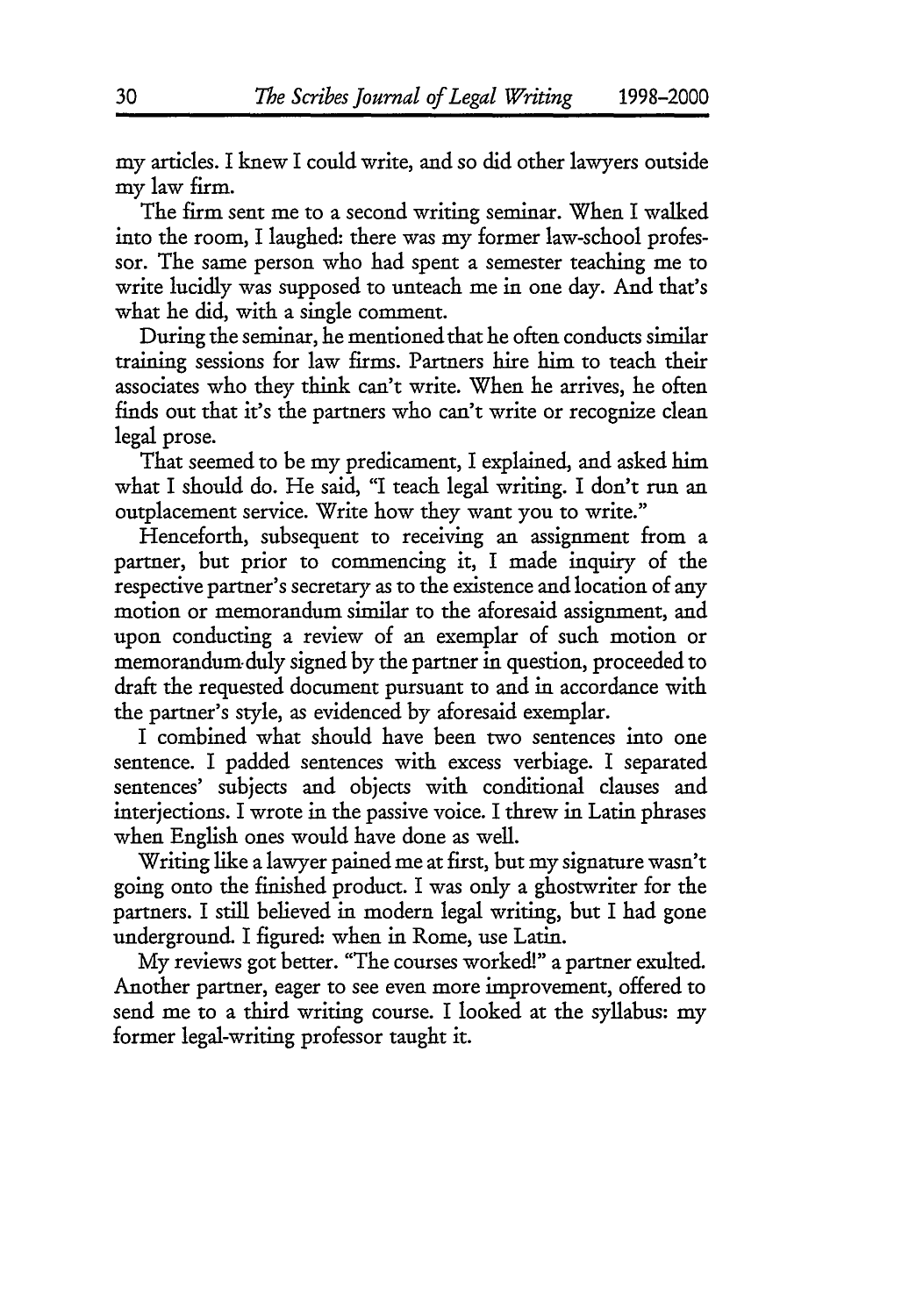I declined to attend. I needed more time to allow what I had unlearned to sink out.